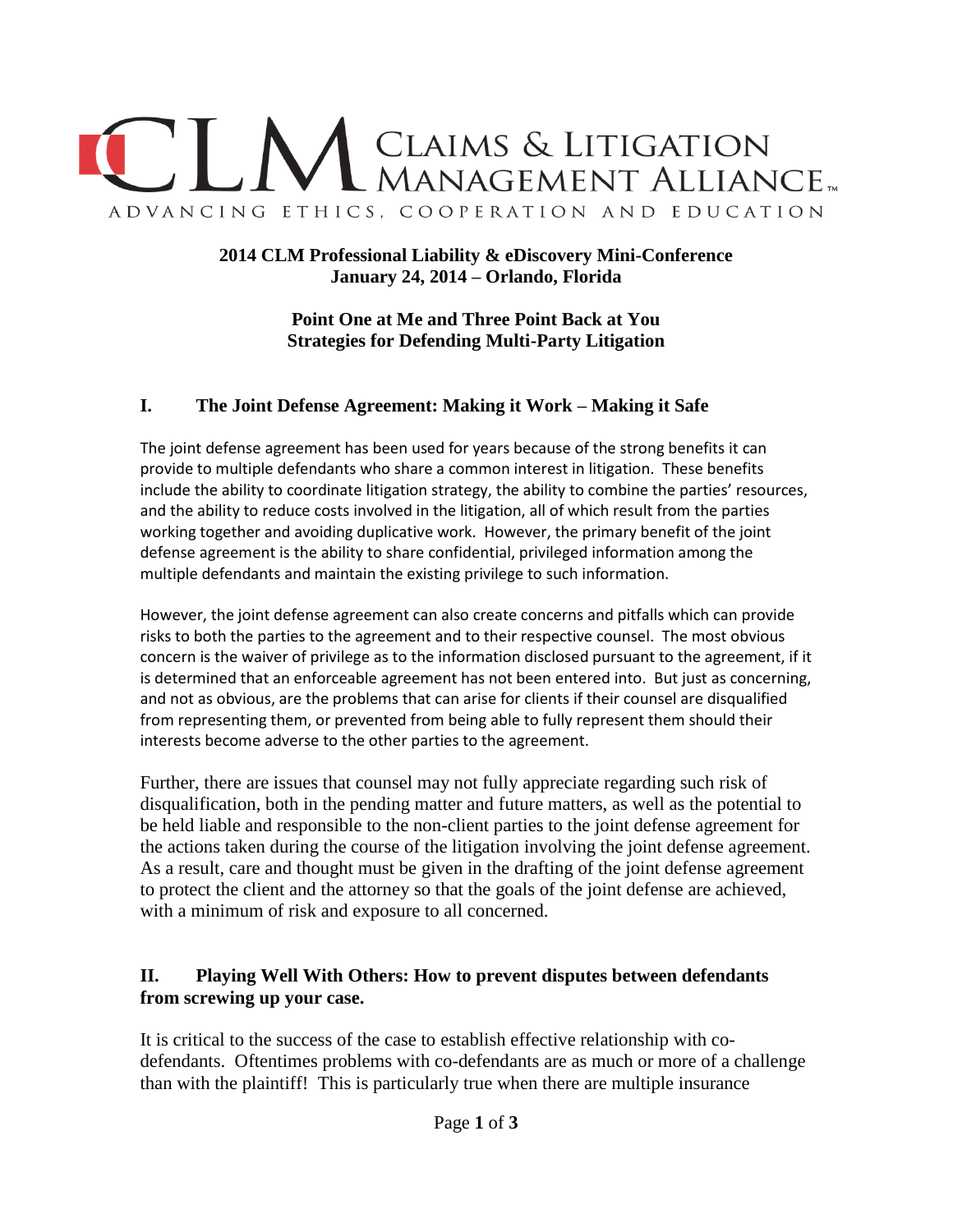policies and coverages at issue, there are disparate financial circumstances and risks between the parties (some have deep pockets and some don't). To be successful, the professionals managing the case MUST avoid making the plaintiff's case for them! Delayed agreements between co-defendants and insurance carriers result in high costs and damaging discovery.

Best practices and tips for success for working effectively with Co-Defendants & Co-Carriers include the following. Determine who the responsible claim professional is for each defendant, potential defendant and carrier. Determine all sources of coverage including limits, known coverage defenses, etc. Establish claim professional to claim professional contact early in the case. Advise desire to present a united front and coordinated approach to defending, and if indicated, resolving the claim. INSIST defense attorneys communicate with one another early in the case. Urge each party to complete their own confidential investigation and evaluation PRIOR TO extensive discovery by plaintiff. Identify and discuss areas of potential and actual conflict between the parties. Identify and confirm areas of agreement between the parties. Identify and discuss claims and litigation philosophy with Co-Defendants which may be very different. It is best to address these issues from the beginning of the case. Be willing to share evaluation of plaintiff's damages and any other mutually beneficial information. Maintain emotional and professional maturity at all times.

Additionally, there are pitfalls to avoid if your goal is to work well with the other parties in the case. Do NOT be disrespectful, condescending, patronizing or polarizing. Return phone calls and emails timely! Know the basics of your case. Remember, it is almost always better to fight the plaintiff than the Co-Defendant.

When it comes to settlement considerations always keep the end goal in mind. DON'T get hung up on percentages. The best scenario is to reach an agreement between all parties as to Who is Going To Pay What.

If the Co-Defendants and/or the co-carriers are unable to agree, it is still best to focus on resolving the case in the most advantageous manner and working out contribution issues post-resolution. Some of methods which can be effective to accomplish this goal include agreeing to settle case with the plaintiff and while preserving the ability to argue positions regarding contribution post settlement. Inter-party arbitration agreements have many benefits to the defendants that litigation doesn't.

## **III. Consequences of Failure to Agree**

Agreeing to share in a global settlement offer may feel distasteful on those occasions wherein your analysis suggests your insured or client acted reasonably among codefendants, but we will explore the reasons behind committing to a mutual defense that benefits the client in the end.

When the defense of your client necessitates pointing the finger at a co-defendant present at trial and represented by counsel, that target is going to have to respond to your attack as well as the attack presented by plaintiff's counsel and more often than not, the